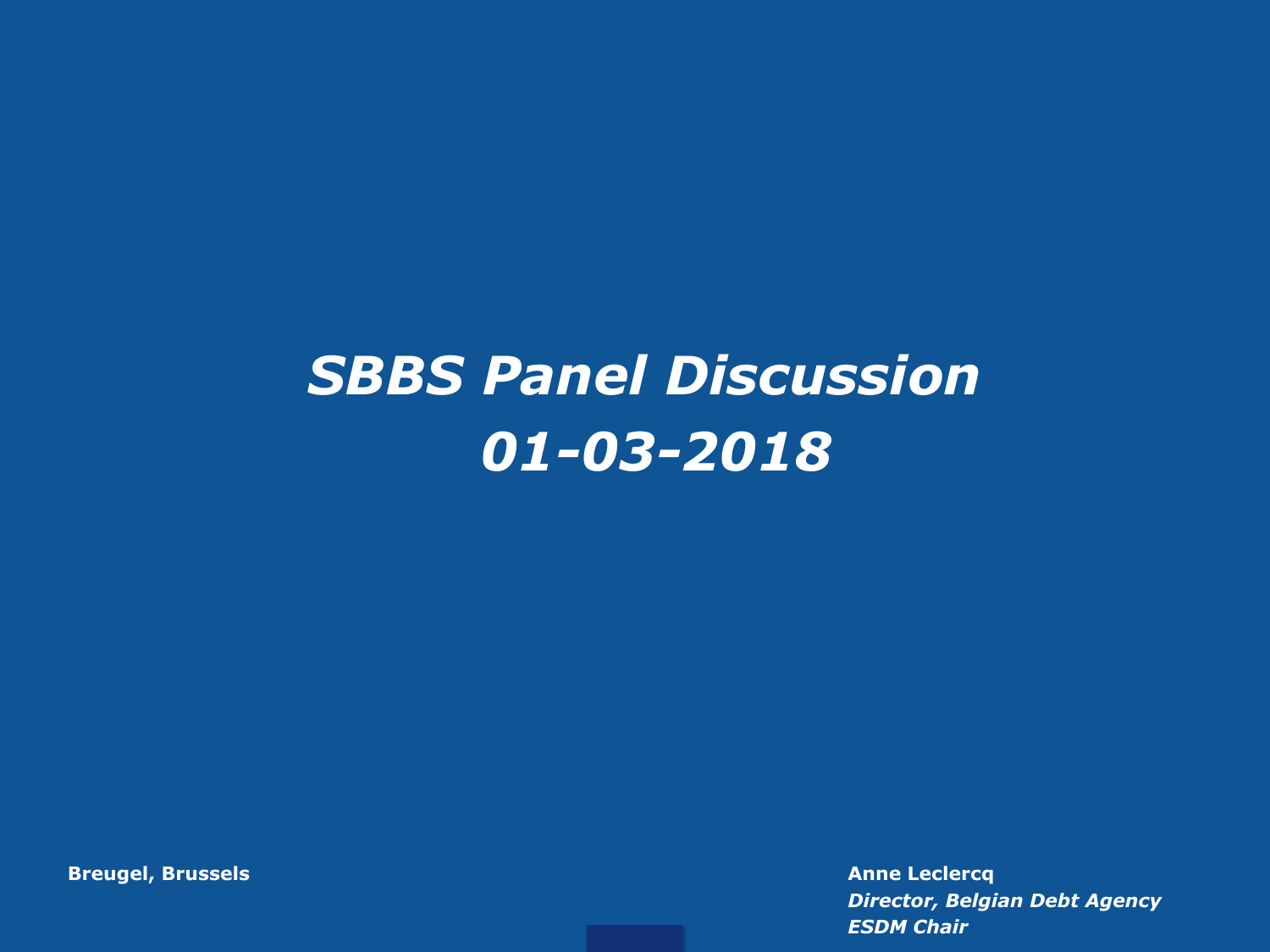## **Objectives of Sovereign Debt Management**

- Minimise the cost of debt
	- o Within the boundaries of sound risk management
	- In line with monetary and budgetary constraints

#### **TAX PAYER**

- Achieve appropriate level of transparency in terms of
	- o Market presence curve consistency
	- o Pricing and conditions continuous availability of prices
- Level playing field

Same conditions for all potential investors

## **IN PRACTICE**

*In order to achieve these objectives :*

Sovereigns issue: **SIMPLE – STANDARDISED – LIQUID BONDS** 

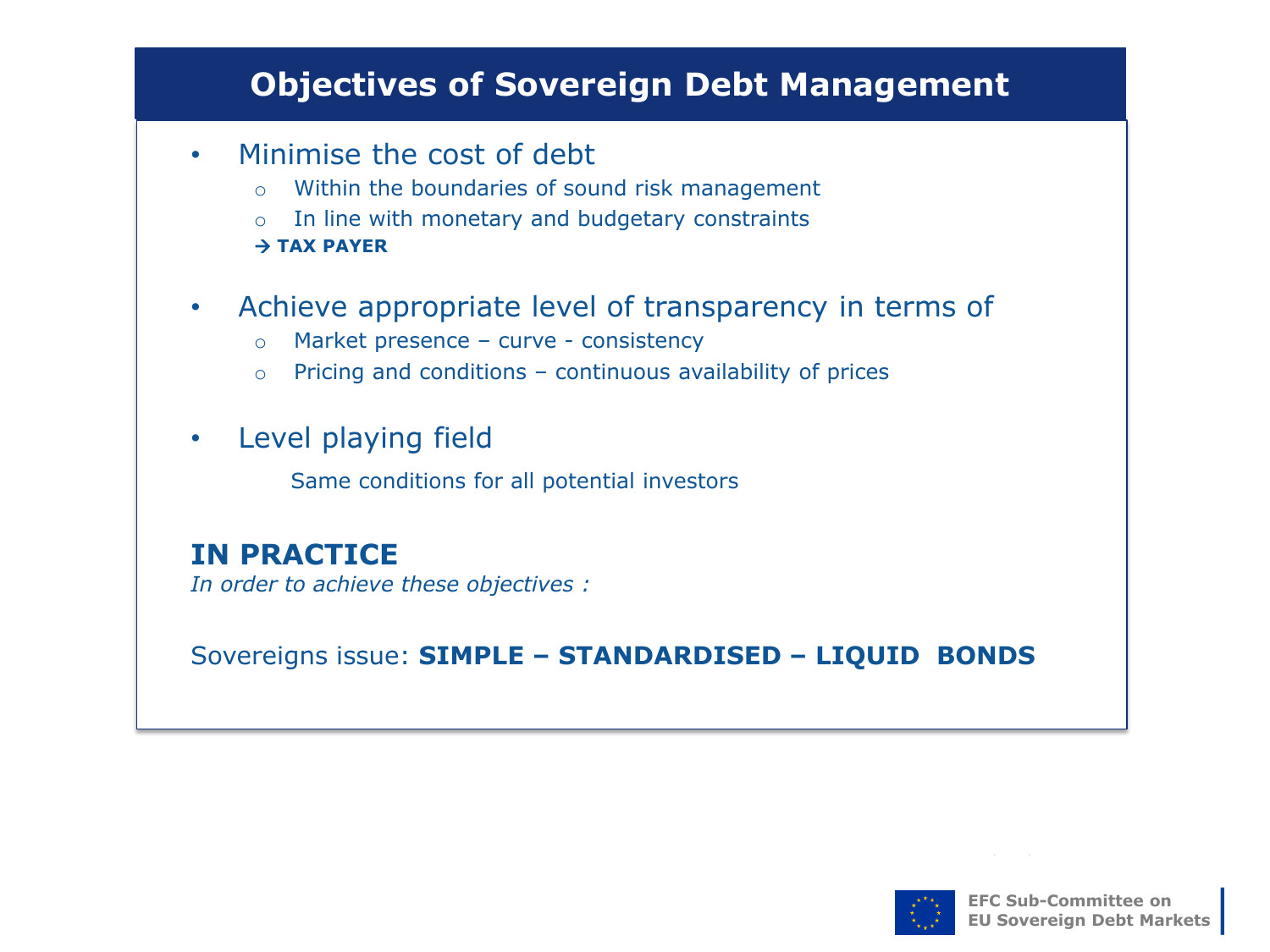## **Sovereign Debt Markets in the Eurozone**



- Size sovereign debt markets :  $\epsilon$  9 trillion
- Investor base outside Euro zone 26%
- In  $\epsilon$  zone holdings almost equally divided between 4 large "investor" types
- Banks represent only +/- 1/6 of interested investors in sovereign debt

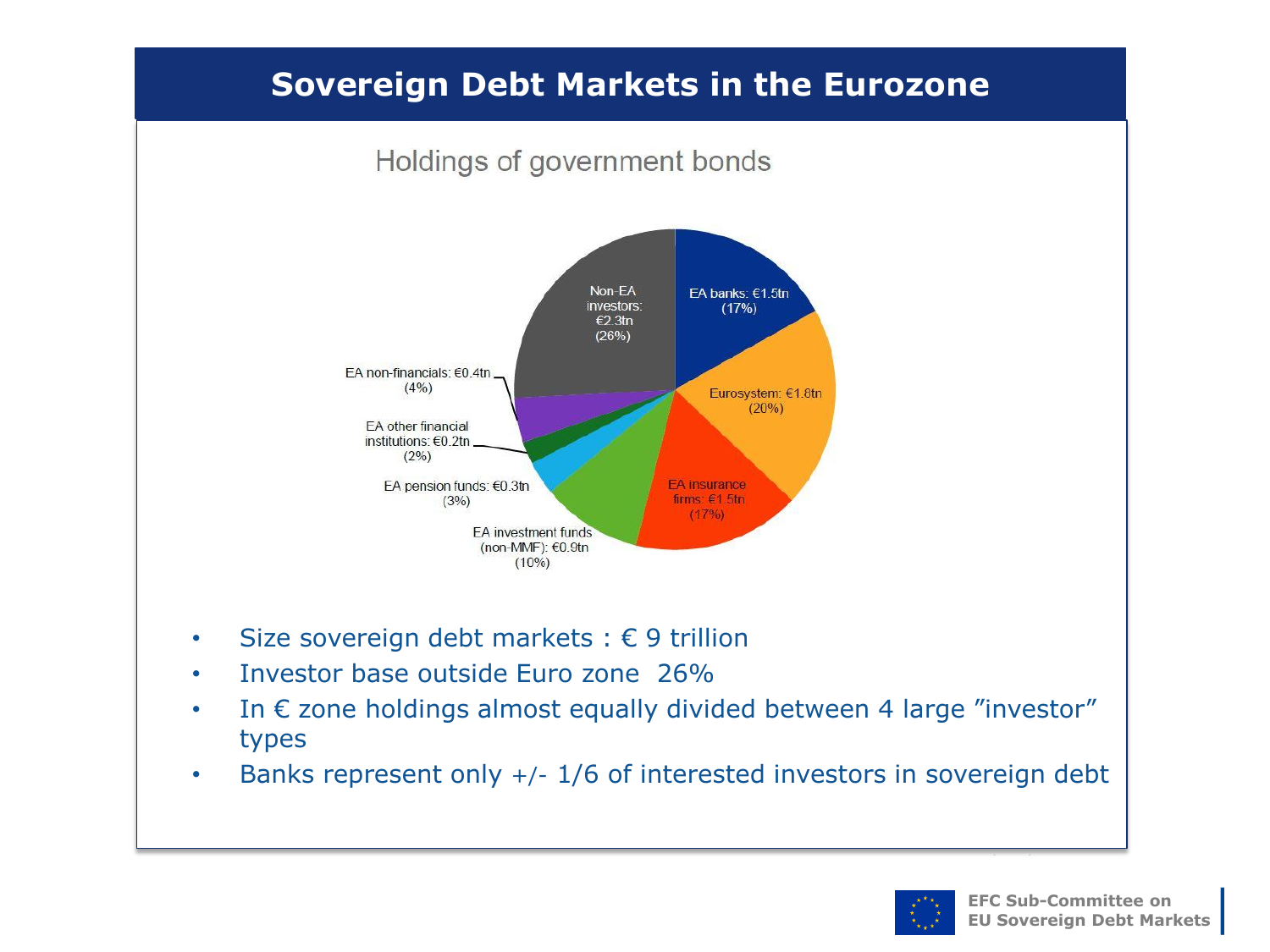## **SBBS**

- Strategic objective: increase financial stability of banking sector by reducing BANK- SOVEREIGN NEXUS
- SBBS will be demand-led product
- No mutualisation of RISK for SBBS issuer or Member States
- No increase in Issuance cost for Member States

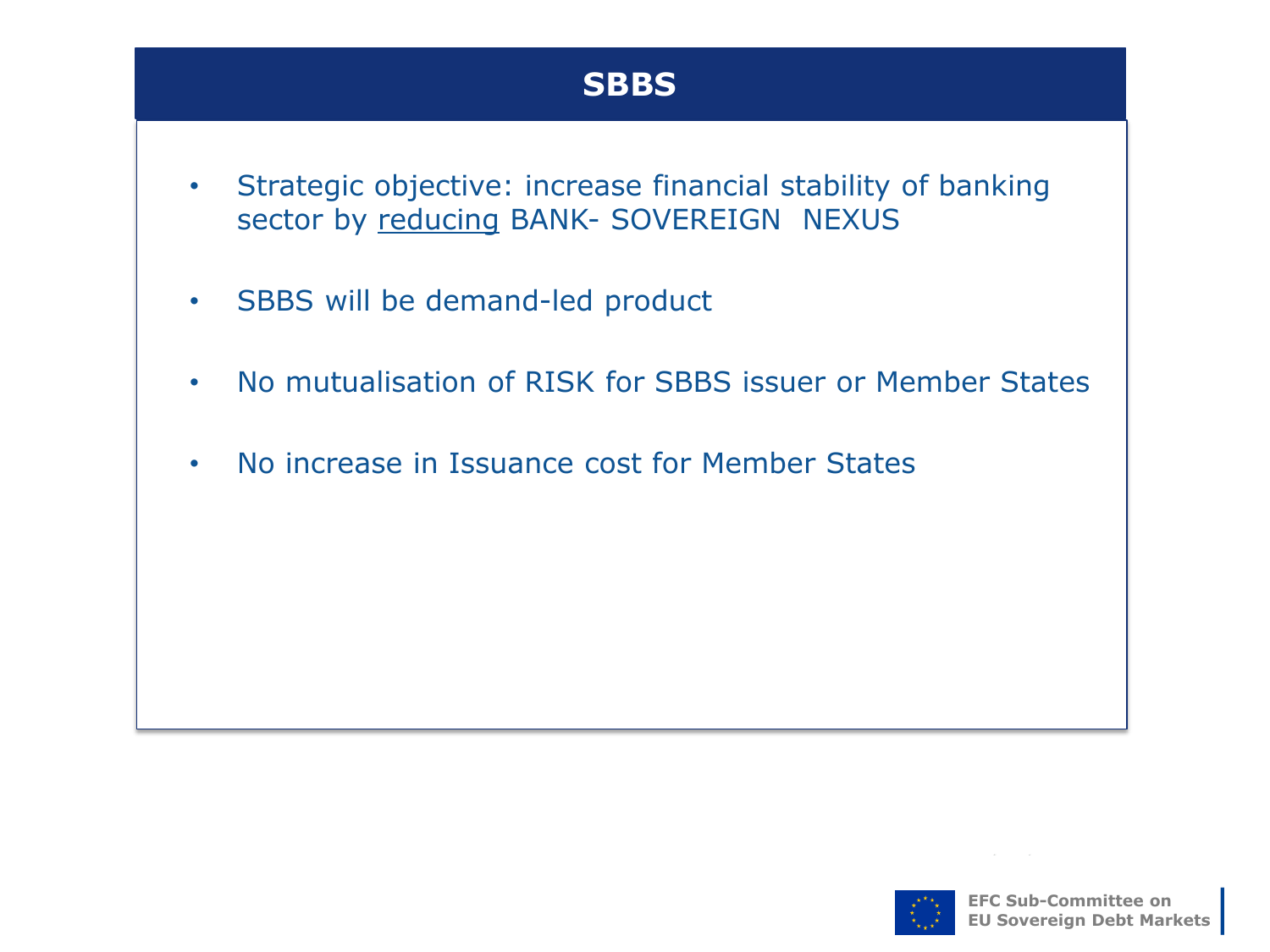# **Reducing bank-sovereign Nexus : absolute priority**

## **Is SBBS the right instrument ?**

#### *Nature of the instrument : SYNTHETIC*

- Very complex instrument backed by highly correlated cover pool.
	- o How will bonds behave in an adverse environment ?
	- o Risk creation versus risk reduction
- 3 tranches are meant to be issued and sold simultaneously: investor base for 3 tranches
- Questions wrt rating of senior tranche

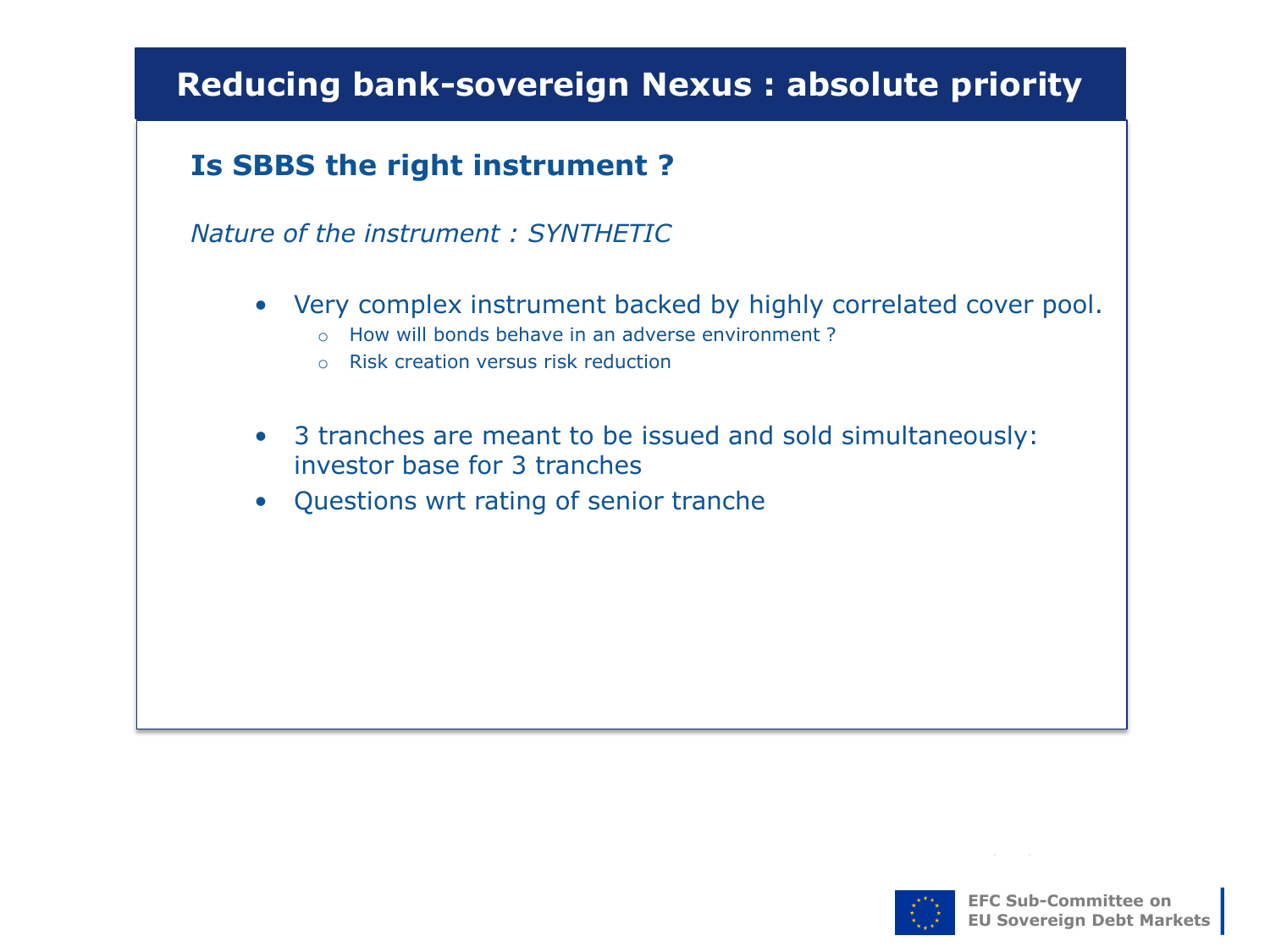## **Demand-led Product**

*What is the demand for a synthetic product and will it fulfil the objective?* 

#### IF size is SMALL

- Strategic objective requires issuance huge size of SBBS
	- o Given the size of the bank investor base  $\rightarrow$  1.5 trillion
	- $\circ$  Given relative size of the bank investor base in the global investor base  $\rightarrow$  17%
	- o Given the tranching with 70% being senior
- Huge size is required in order to have a liquid and attractive product with full price transparency and a near-cash instrument

#### IF size is HUGE

• What will be the effect on the **liquidity** of the underlying and how will this affect the pricing of the underlying and hence the **cost for the TAX PAYER** 

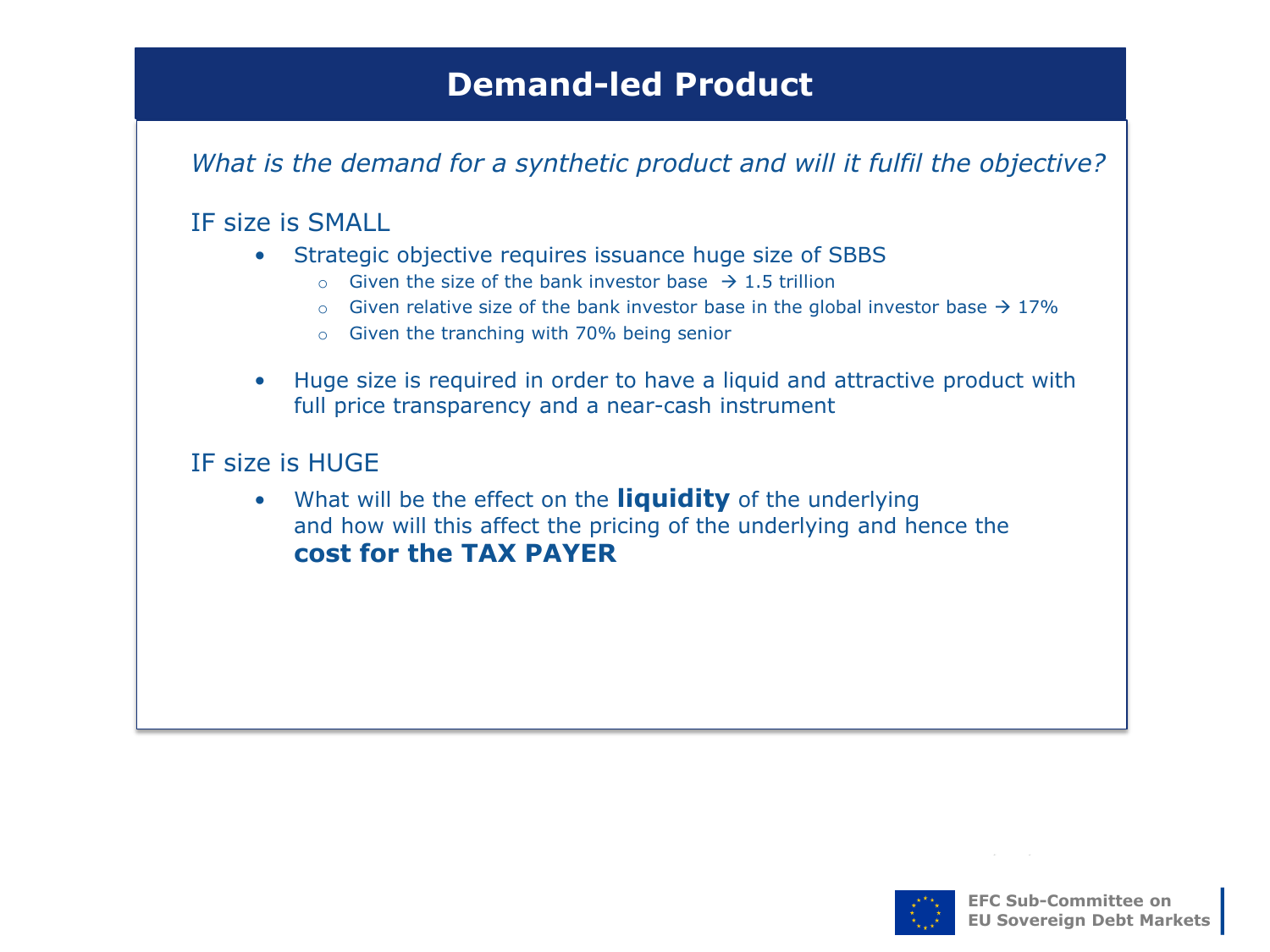## **Product set-up**

#### *Cover pool:*

- *Construction of a COVER POOL by PUBLIC or PRIVATE entity Acquisition of the sovereign bonds cover pool and structuring and simultaneous selling of the various tranches is COSTLY*
- *COST =*
	- *MUTUALISATION of RISK in case of a PUBLIC structurer*

 *Impacting the attractiveness of SBBS in case of PRIVATE issuer: Cost absorption in the price of the tranches* 

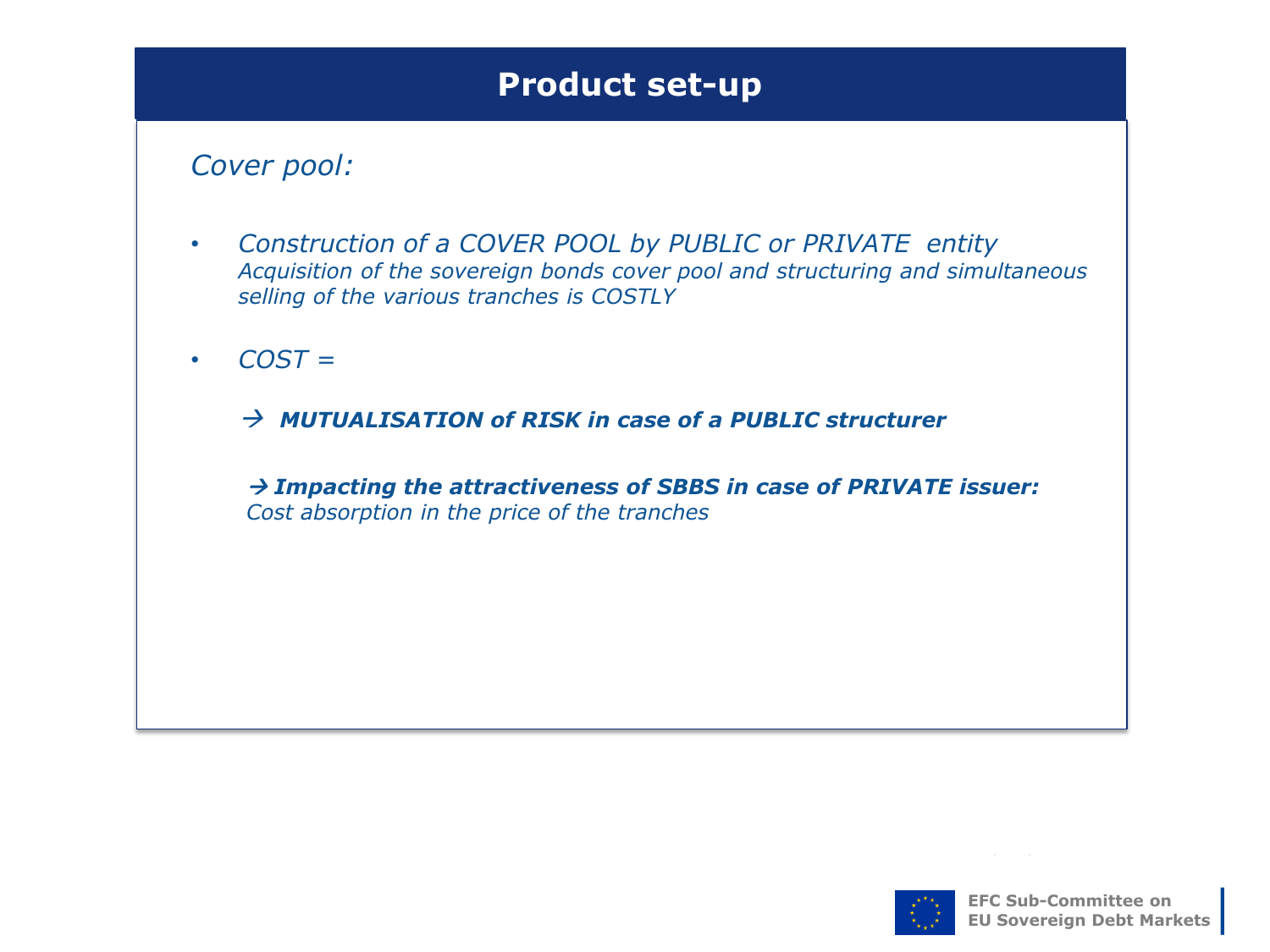## **Costs of SBBS**

#### *What are the COSTS?*

- *1. Costs related to the funding/warehousing and market risk management of the cover pool*
- *2. Cost related to the structuring of the SBBS and selling of the SBBS in the market*

#### *Why? Construction of Cover Pool*

- *Through Primary market participation as an investor equal treatment of investors*
- *Through secondary market buying importance of gradual buying*
	- In order not to affect the liquidity and pricing in national sovereign debt markets
	- And ultimately pricing of SBBS